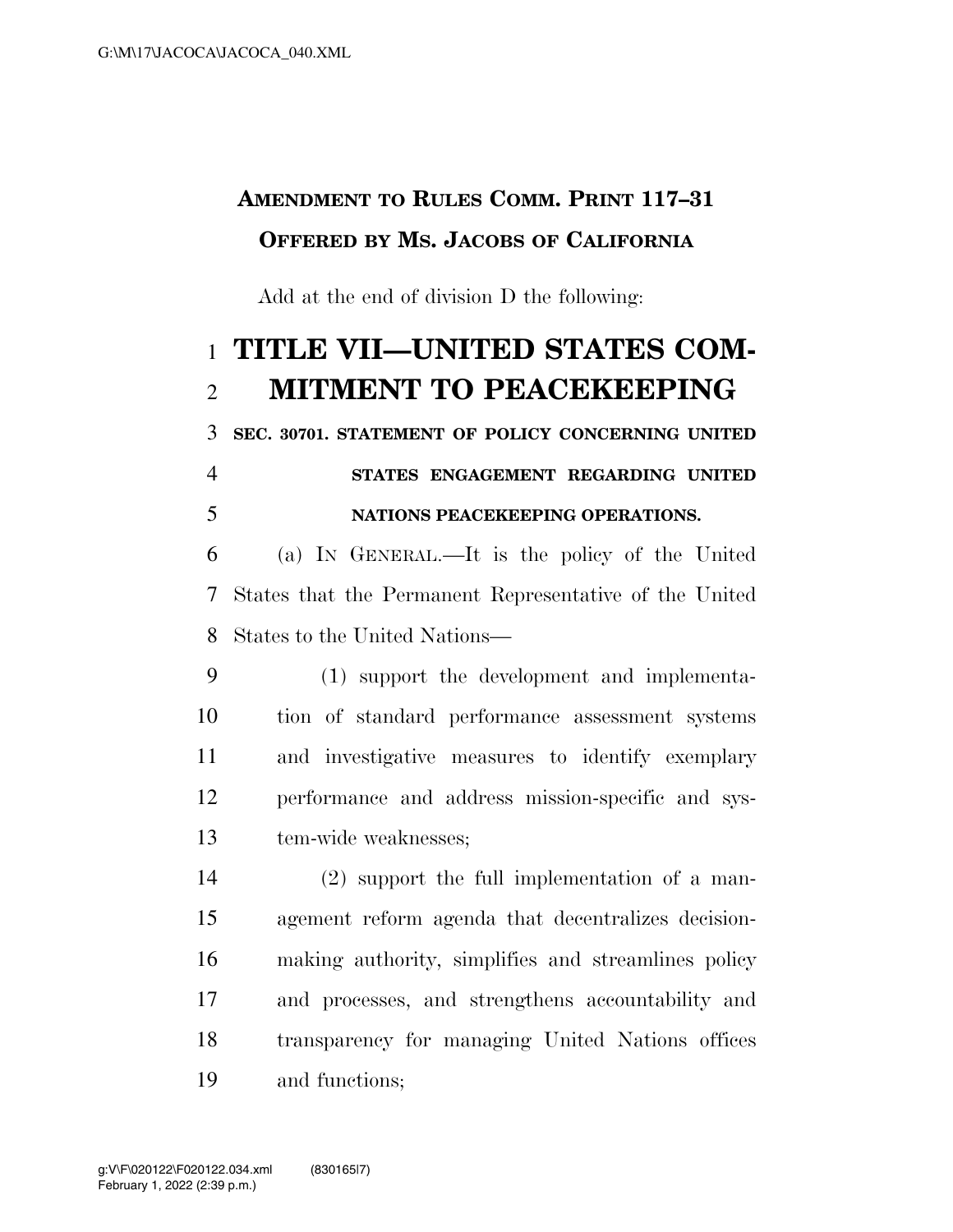$\mathfrak{D}$ 

 (3) advocate for the development of a common political strategy in-country among relevant actors, including regional organizations, Member States, international financial institutions, and United Na- tions agencies, funds, and programs; (4) advocate for robust engagement with host countries and local communities, including pushing for resources to be directed to community-led peace initiatives; (5) support efforts to deploy more mobile, adaptable, and agile forces for more effective peace- keeping operations; (6) support the development of a system-wide strategy on sustainable peacekeeping transitions that ensure planning and decision-making is based on measurable benchmarks, including ensuring the pro- tection of civilians; (7) lead and advocate for efforts to promote and protect internationally recognized human rights standards regarding United Nations peacekeeping operations, including the robust funding and support of human rights positions; (8) advocate for efforts to develop a more com- prehensive plan for accountability and justice, par-ticularly relating to tracking misconduct and inclu-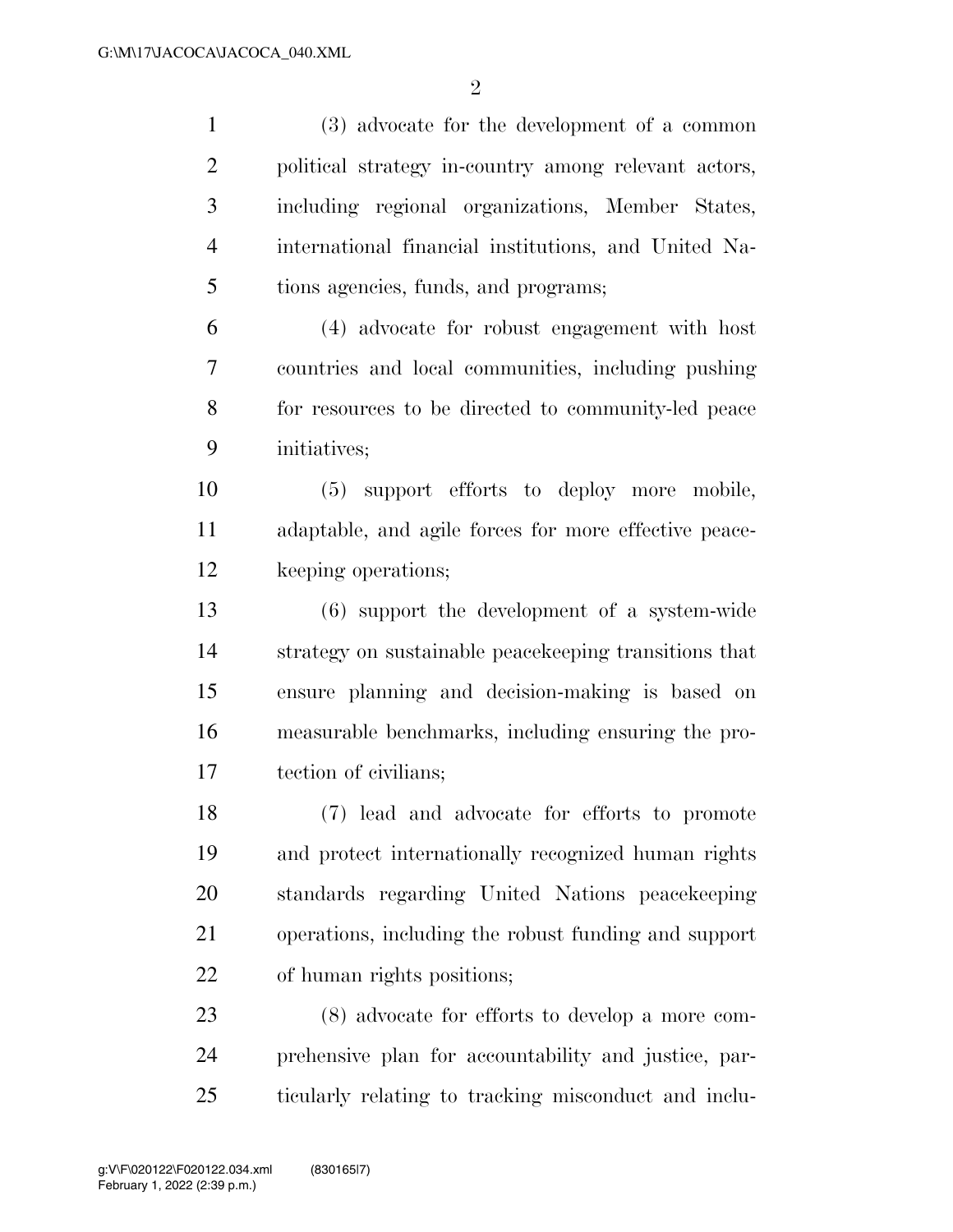sion of survivors in decision-making, for peace- keepers and other United Nations staff involved in sexual exploitation, abuse, or other violations of human rights that contravene United Nations and United States rules, regulations, or values; and

 (9) engage in dialogue with Member States to secure a more favorable modification of United Na- tions scales of assessments of the peacekeeping budget that works to diversify the funding base and create a sustainable funding plan.

 (b) ADVOCACY OF PEACEKEEPING REFORMS AT THE UNITED NATIONS.—The Secretary of State shall instruct the Permanent Representative of the United States to the United Nations to use the voice, vote, and influence of the United States at the United Nations to accomplish the policy specified in subsection (a), consistent with the na-tional security interests of the United States.

**SEC. 30702. REPEAL OF THE 25 PERCENT CAP ON UNITED** 

## **STATES CONTRIBUTIONS TO UNITED NA-TIONS PEACEKEEPING OPERATIONS.**

 (a) IN GENERAL.—Subsection (b) of section 404 of the Foreign Relations Authorization Act, Fiscal Years 1994 and 1995 (Public Law 103–236; 22 U.S.C. 287e note; relating to a limitation on United States contribu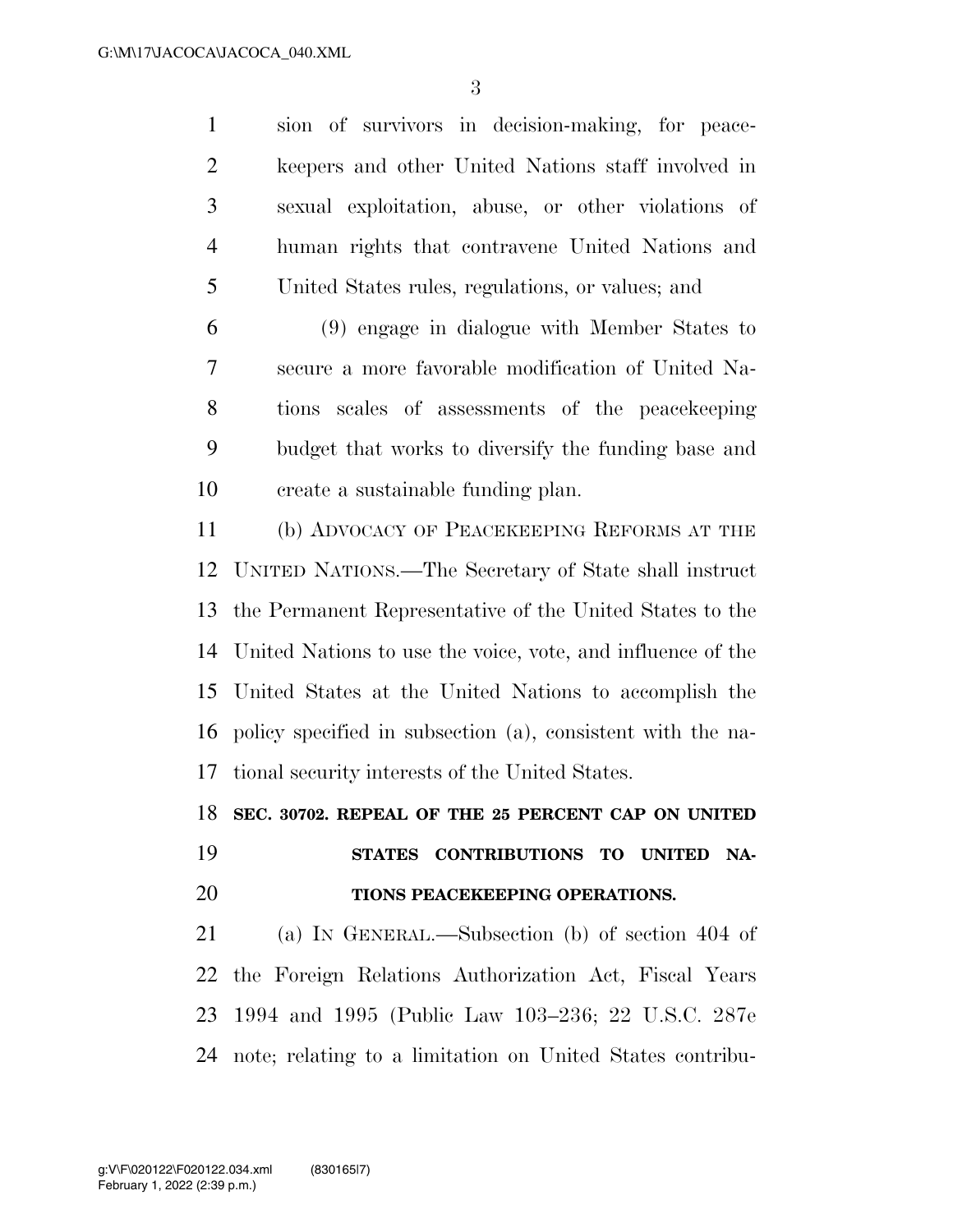tions to United Nations peacekeeping operations) is re-pealed.

 (b) TECHNICAL AND CONFORMING AMENDMENT.— Section 404 of the Foreign Relations Authorization Act, Fiscal Years 1994 and 1995 is amended by striking ''(a) REASSESSMENT OF CONTRIBUTIONS PERCENTAGES.—''. (c) EFFECTIVE DATE.—

 (1) IN GENERAL.—This section and the amend- ments made by this section shall take effect and apply on the date the Secretary of State, pursuant to section 30704, transmits to the Committee on Foreign Affairs of the House of Representative and the Committee on Foreign Relations of the Senate written commitment from the Under-Secretary-Gen- eral for Peace Operations to engage regularly with the United States regarding making significant progress toward implementing peacekeeping reforms described in section 4(c)(4) of the United Nations Participation Act of 1945, as amended by section 30703.

 (2) SNAP-BACK.—If by the date that is five years after the date of the enactment of this Act the Secretary of State, in consultation with the Com- mittee on Foreign Affairs of the House of Rep-resentatives and the Committee on Foreign Rela-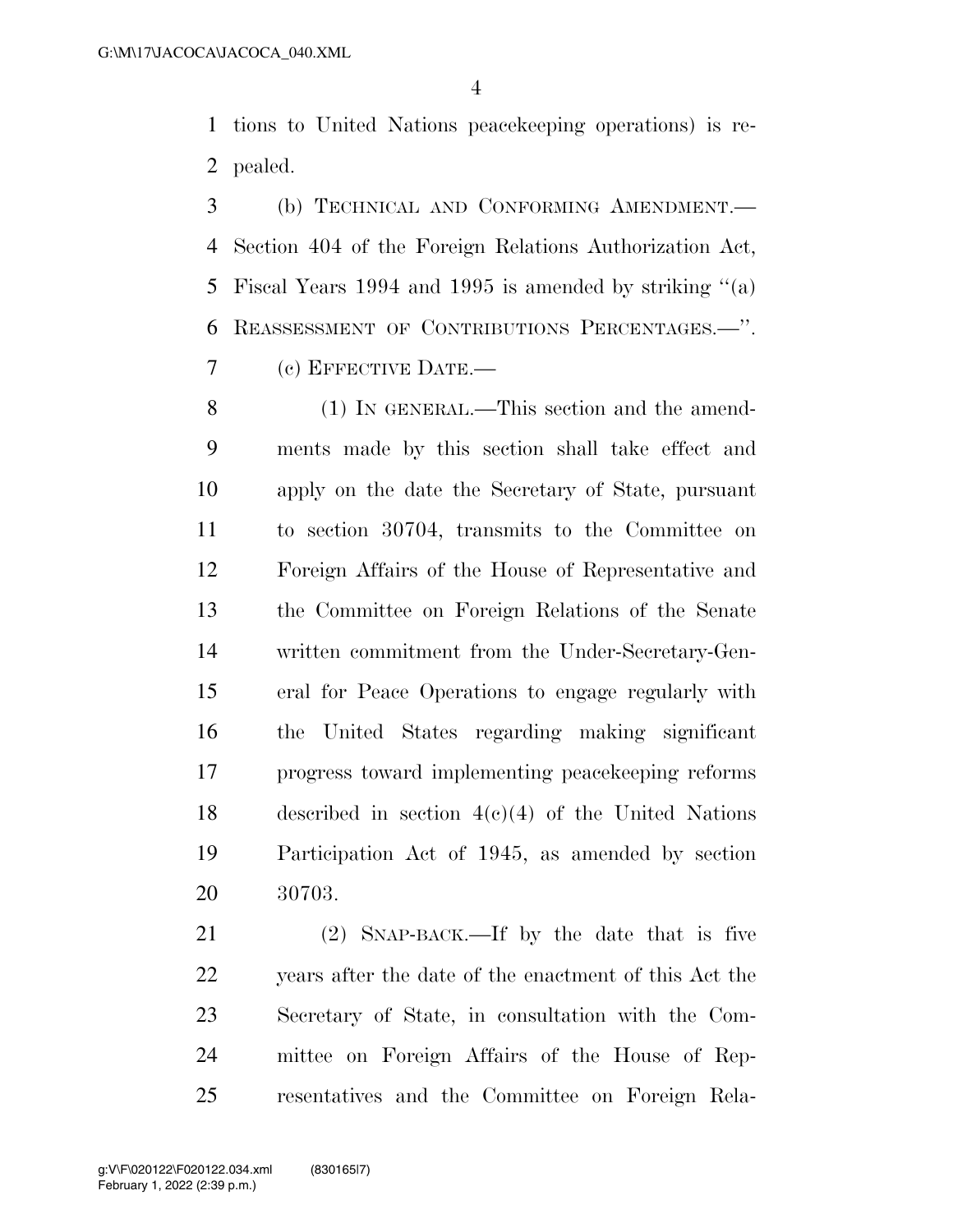| $\mathbf{1}$   | tions of the Senate, determines significant progress    |
|----------------|---------------------------------------------------------|
| $\overline{2}$ | has not been made toward implementing the peace-        |
| 3              | keeping reforms described in section $4(c)(4)$ of the   |
| $\overline{4}$ | United Nations Participation Act of 1945, as            |
| 5              | amended by section 30703, the repeal under sub-         |
| 6              | section (a) of this section of the limitation described |
| 7              | in subsection (b) of section 404 of the Foreign Rela-   |
| 8              | tions Authorization Act, Fiscal Years 1994 and          |
| 9              | 1995 (Public Law 103–236; 22 U.S.C. 287e note;          |
| 10             | relating to a limitation on United States contribu-     |
| 11             | tions to United Nations peace keeping operations)       |
| 12             | shall be null and void and without force or effect at   |
| 13             | law, and such subsection (b), as in effect on the day   |
| 14             | before such date of enactment, shall be carried out     |
| 15             | as if subsection (a) of this section had not been so    |
| 16             | enacted.                                                |
| 17             | SEC. 30703. REPORTS ON UNITED STATES EFFORTS TO         |
| 18             | ACHIEVE UNITED NATIONS PEACEKEEPING                     |
| 19             | REFORM.                                                 |
| 20             | Section 4 of the United Nations Participation Act of    |
| 21             | 1945 (22 U.S.C. 287b) is amended—                       |
| 22             | $(1)$ in subsection $(e)$ —                             |
| 23             | (A) in paragraph $(3)$ —                                |
|                |                                                         |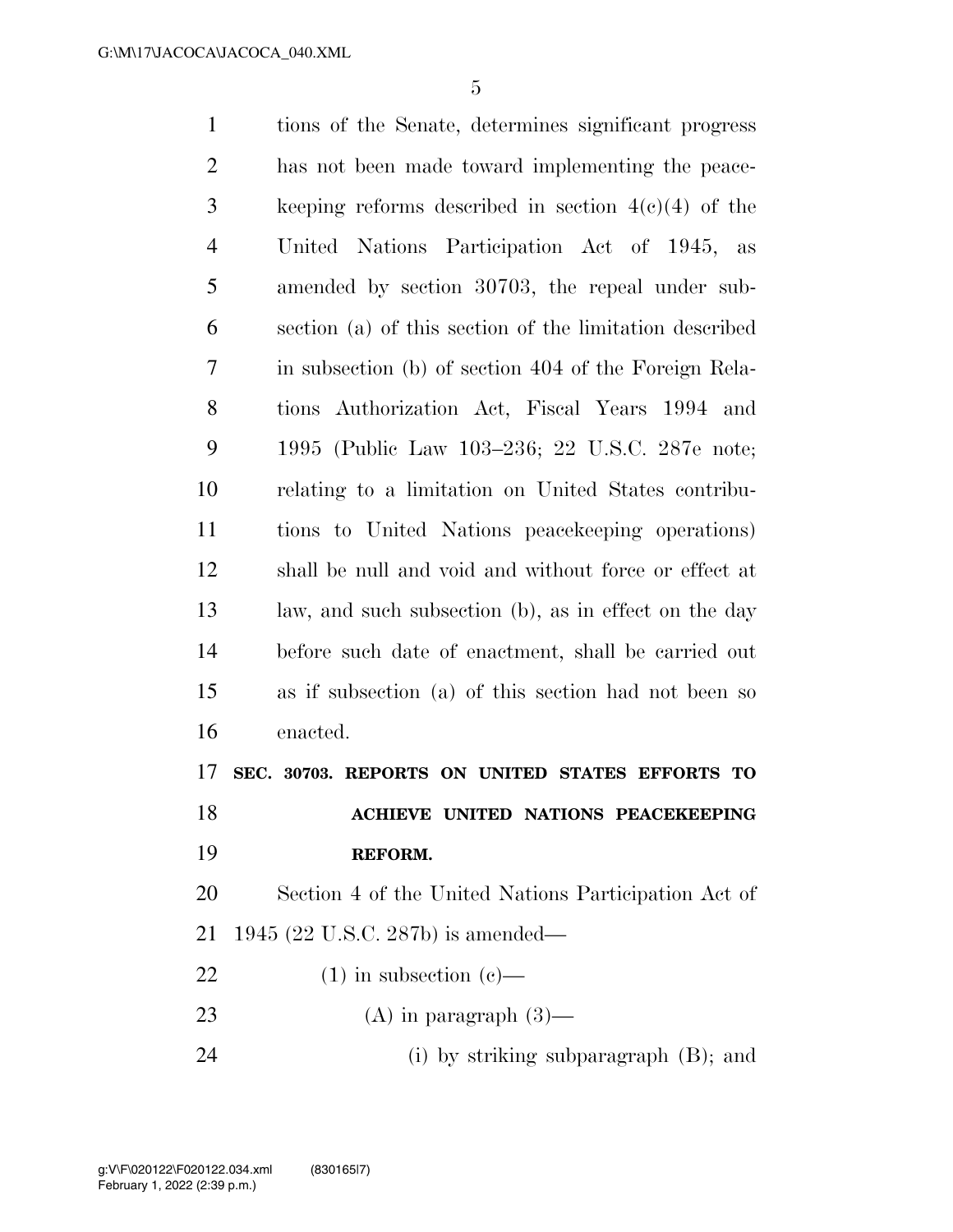| $\mathbf{1}$   | $(ii)$ redesignating subparagraph $(C)$ as          |
|----------------|-----------------------------------------------------|
| $\overline{2}$ | subparagraph $(B)$ ;                                |
| 3              | (B) by redesignating paragraphs (4) and             |
| $\overline{4}$ | $(5)$ as paragraphs $(5)$ and $(6)$ , respectively; |
| 5              | $(C)$ by inserting after paragraph $(3)$ the        |
| 6              | following new paragraph:                            |
| 7              | "(4) UNITED NATIONS PEACEKEEPING<br>$RE-$           |
| 8              | FORM.—A description of the status of United States  |
| 9              | efforts in the United Nations to ensure the United  |
| 10             | Nations-                                            |
| 11             | $\lq\lq$ develops and implements standard           |
| 12             | peacekeeping operation performance assessment       |
| 13             | systems and investigative measures to identify      |
| 14             | exemplary performance and address operation-        |
| 15             | specific and system-wide weaknesses;                |
| 16             | $\lq\lq$ fully implements a management re-          |
| 17             | form agenda that decentralizes decision-making      |
| 18             | authority, simplifies and streamlines policy and    |
| 19             | processes, and strengthens accountability and       |
| 20             | transparency for managing United Nations of-        |
| 21             | fices and functions;                                |
| 22             | "(C) develops for each peacekeeping oper-           |
| 23             | ation a common political strategy in-country        |
| 24             | among relevant actors, including regional orga-     |
| 25             | nizations, Member States, international finan-      |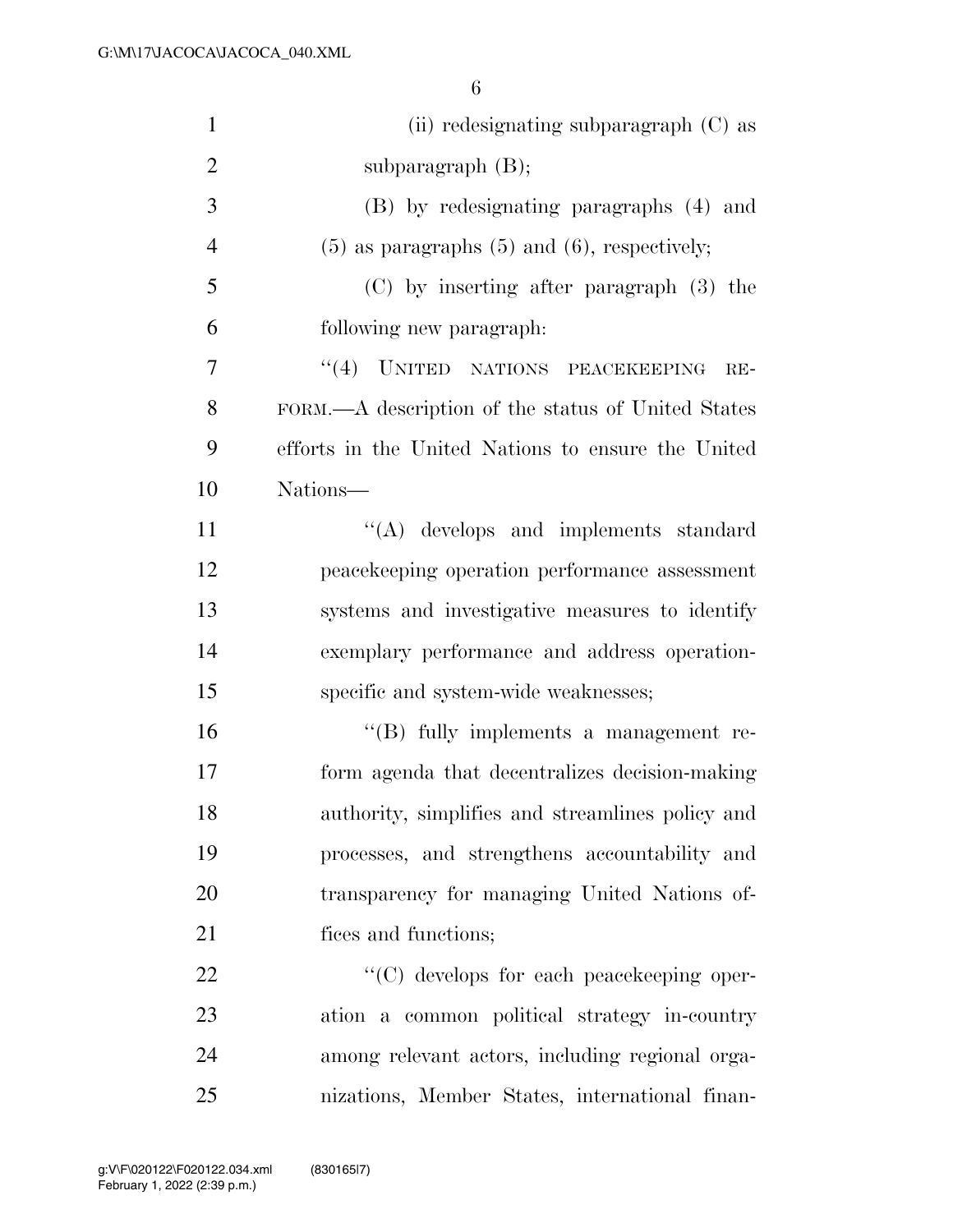| $\mathbf{1}$   | cial institutions, and United Nations agencies,     |
|----------------|-----------------------------------------------------|
| $\overline{2}$ | funds, and programs;                                |
| 3              | "(D) fully engages with host countries and          |
| $\overline{4}$ | local communities, including directing resources    |
| 5              | to community-led peace initiatives;                 |
| 6              | "(E) deploys more mobile, adaptable, and            |
| 7              | agile forces for more effective peacekeeping op-    |
| 8              | erations;                                           |
| 9              | "(F) develops a system-wide strategy on             |
| 10             | sustainable peace keeping transitions that en-      |
| 11             | sure planning and decision-making is based on       |
| 12             | measurable benchmarks, including ensuring the       |
| 13             | protection of civilians;                            |
| 14             | $\lq\lq(G)$ implements a system-wide strategy to    |
| 15             | protect internationally recognized human rights     |
| 16             | standards within United Nations peace keeping       |
| 17             | operations, including robust funding and sup-       |
| 18             | port of human rights positions within each          |
| 19             | peacekeeping operation;                             |
| 20             | "(H) develops a more comprehensive plan             |
| 21             | for accountability and justice, particularly relat- |
| 22             | ing to tracking misconduct and inclusion of sur-    |
| 23             | vivors in decision-making, for peace keepers and    |
| 24             | other United Nations staff involved in sexual       |
| 25             | exploitation, abuse, or other violations<br>οf      |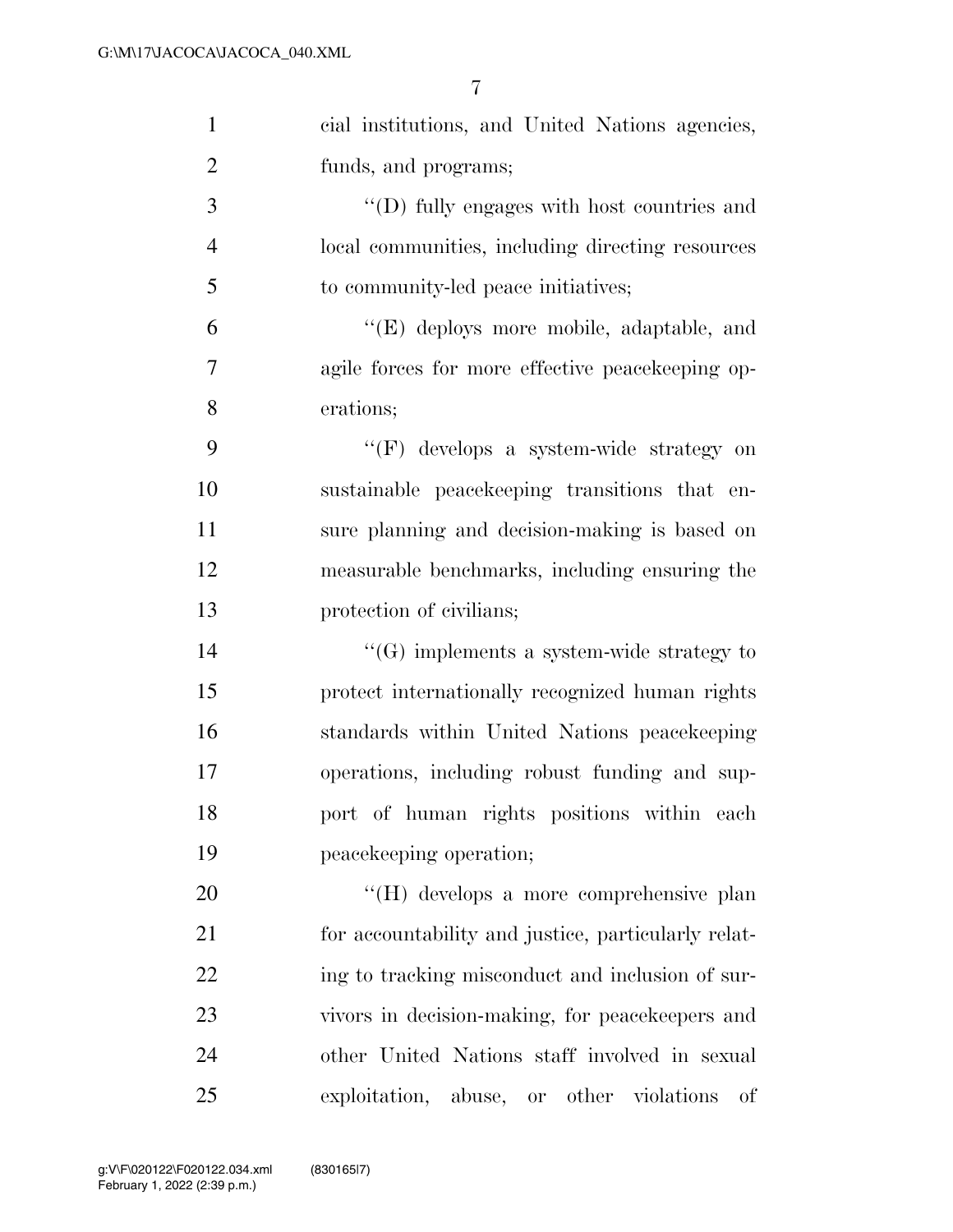human rights that contravene United Nations and United States rules, regulations, or values; and

 ''(I) modifies the United Nations scales of assessments of the peacekeeping budget to di- versify the funding base and create a sustain-able funding plan.''; and

8 (2) in subsection  $(d)(5)$ , by striking subpara-graph (B).

#### **SEC. 30704. STRATEGY TO ADVOCATE FOR PEACEKEEPING REFORMS AT THE UNITED NATIONS.**

 Not later than 90 days after the date of the enact- ment of this Act, the Secretary of State shall submit to the Committee on Foreign Affairs of the House of Rep- resentatives and the Committee on Foreign Relations of the Senate a strategy for working with the United Nations to implement the peacekeeping reforms described in sec- tion 4(c)(4) of the United Nations Participation Act of 1945, as amended by section 30703. The Secretary of State shall—

 $(1)(A)$  seek to obtain written commitment from the Under-Secretary-General for Peace Operations to engage regularly with the United States regarding making significant progress toward implementing such reforms by not later than the date that is five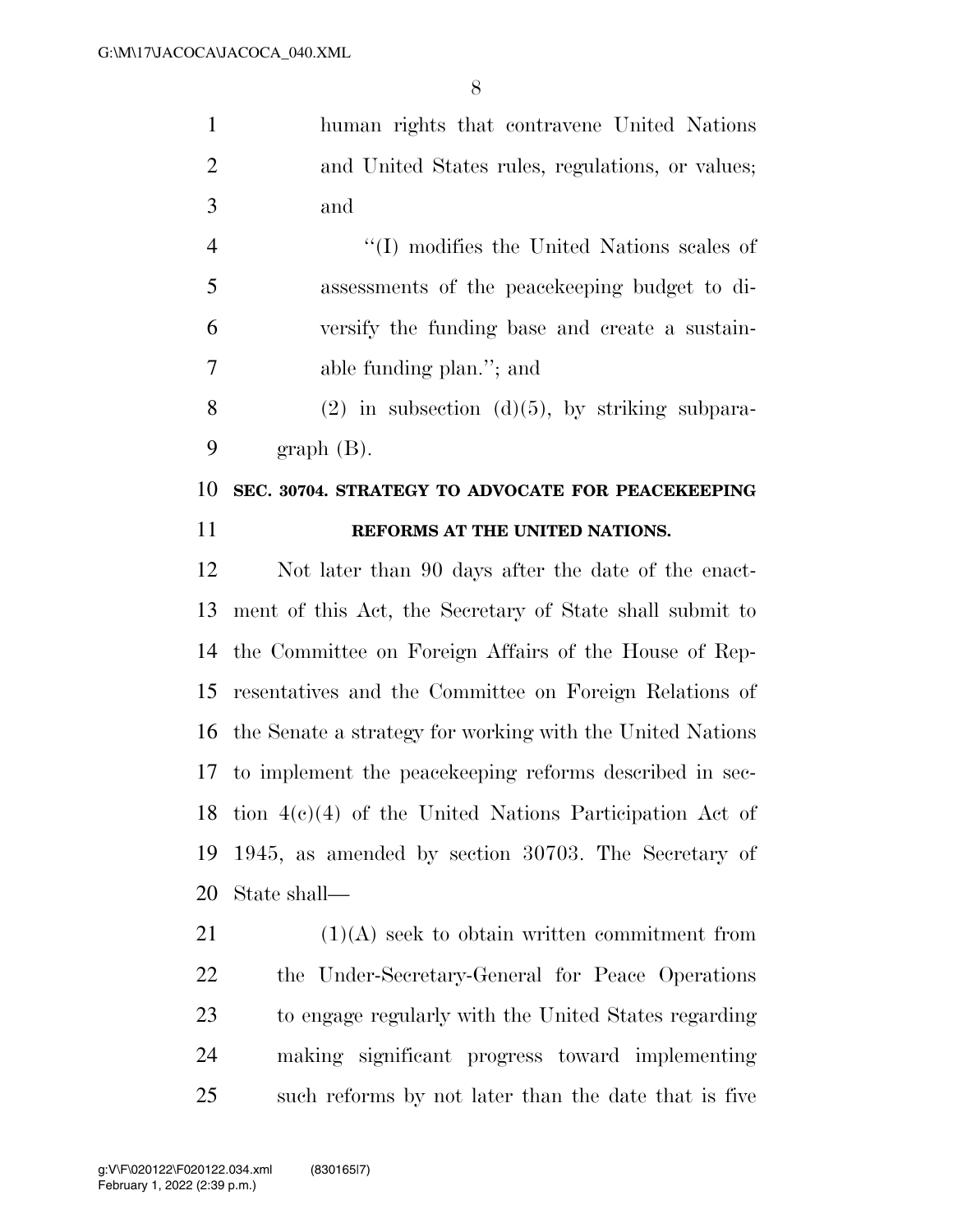| $\mathbf{1}$   | years after the date of the enactment of this Act, in      |
|----------------|------------------------------------------------------------|
| $\overline{2}$ | accordance with section 30702; and                         |
| 3              | (B) transmit such commitment to such commit-               |
| $\overline{4}$ | tees;                                                      |
| 5              | (2) consult with such committees to establish              |
| 6              | parameters and benchmarks regarding such imple-            |
| 7              | mentation; and                                             |
| 8              | (3) submit to such committees periodic progress            |
| 9              | reports regarding—                                         |
| 10             | (A) such establishment; and                                |
| 11             | (B) implementation of such reforms.                        |
| 12             | SEC. 30705. REPORTING REQUIREMENTS.                        |
| 13             | STRENGTHENING CONFLICT PREVENTION IN<br>(a)                |
| 14             | UNITED NATIONS MISSIONS.—Not later than 180 days           |
| 15             | after the date of the enactment of this Act, the Secretary |
| 16             | of State shall submit to the appropriate congressional     |
| 17             | committees a report analyzing the ways in which conflict   |
| 18             | prevention aspects of United Nations missions may be       |
| 19             | strengthened. Such report shall include—                   |
| 20             | (1) an analysis of the performance of existing             |
| 21             | early warning and rapid response systems and rec-          |
| 22             | ommendations for the improvement of such systems;          |
| 23             | $(2)$ an analysis on the performance of the civil-         |
| 24             | ian components of United Nations special political         |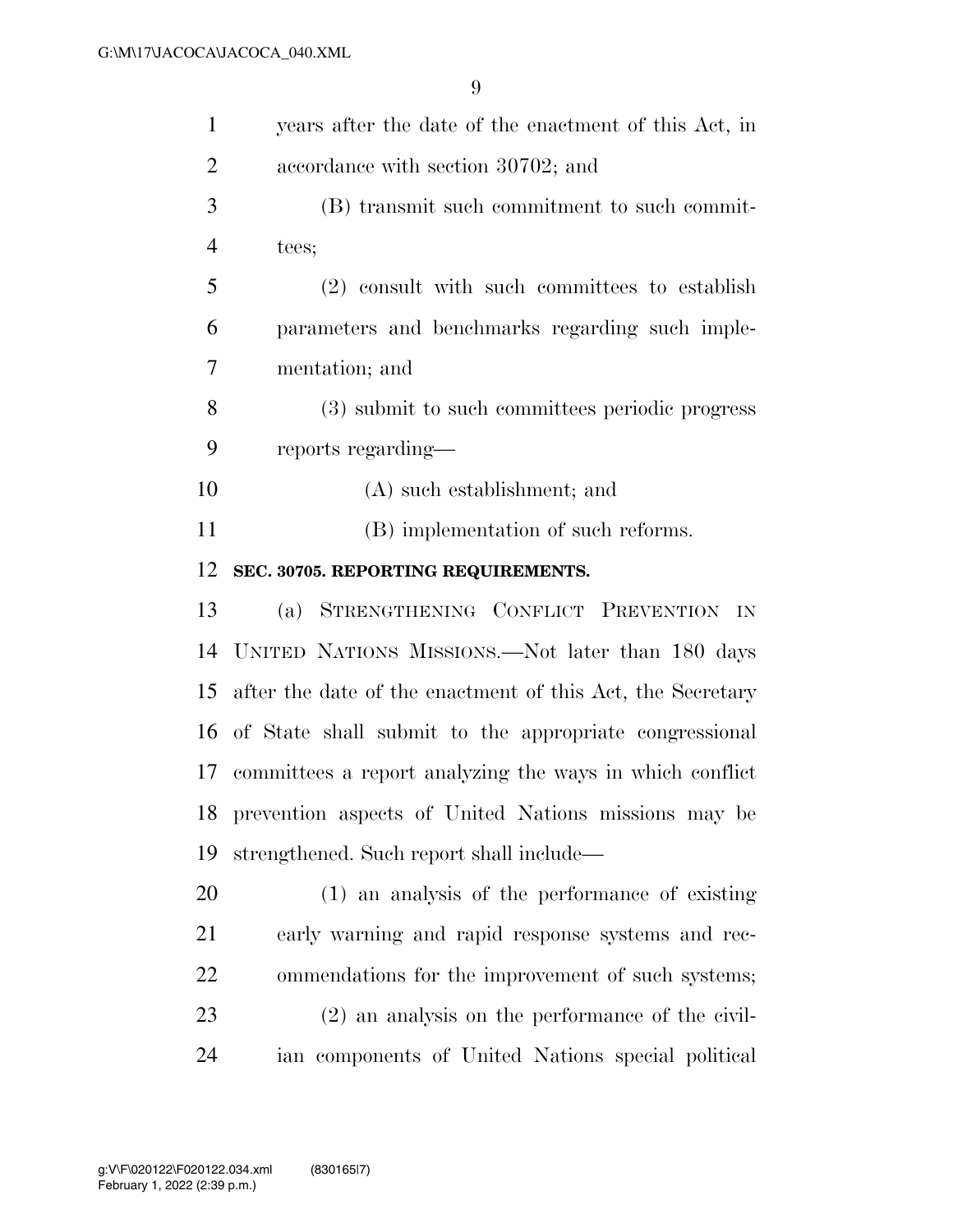missions and peacekeeping operations and rec-ommendations for strengthening such components;

 (3) recommendations on how other United Na- tions entities, including the United Nations Peacebuilding Fund, special political missions, and other agencies, funds, and programs could be better coordinated in a joint strategy; and

 (4) an assessment of the costs and benefits of the Department of State and the United States Agency for International Development sharing risk analysis data with select multilateral organizations, under specific circumstances, to better promote con- flict prevention before peacekeeping engagement is needed.

 (b) ENSURING CONSIDERATIONS FOR MISSION TRANSITIONS ARE BASED ON COMPREHENSIVE ASSESS- MENTS OF CONFLICT DYNAMICS AND RISKS TO CIVIL- IANS.—Not later than 180 days after the date of the en- actment of this Act, the Secretary of State shall submit to the appropriate congressional committees a report that analyzes the observed challenges, costs, and benefits of transitioning United Nations peacekeeping operations to host-country security forces, including—

 (1) case studies of communities that maintained peace and stabilization gains compared with commu-